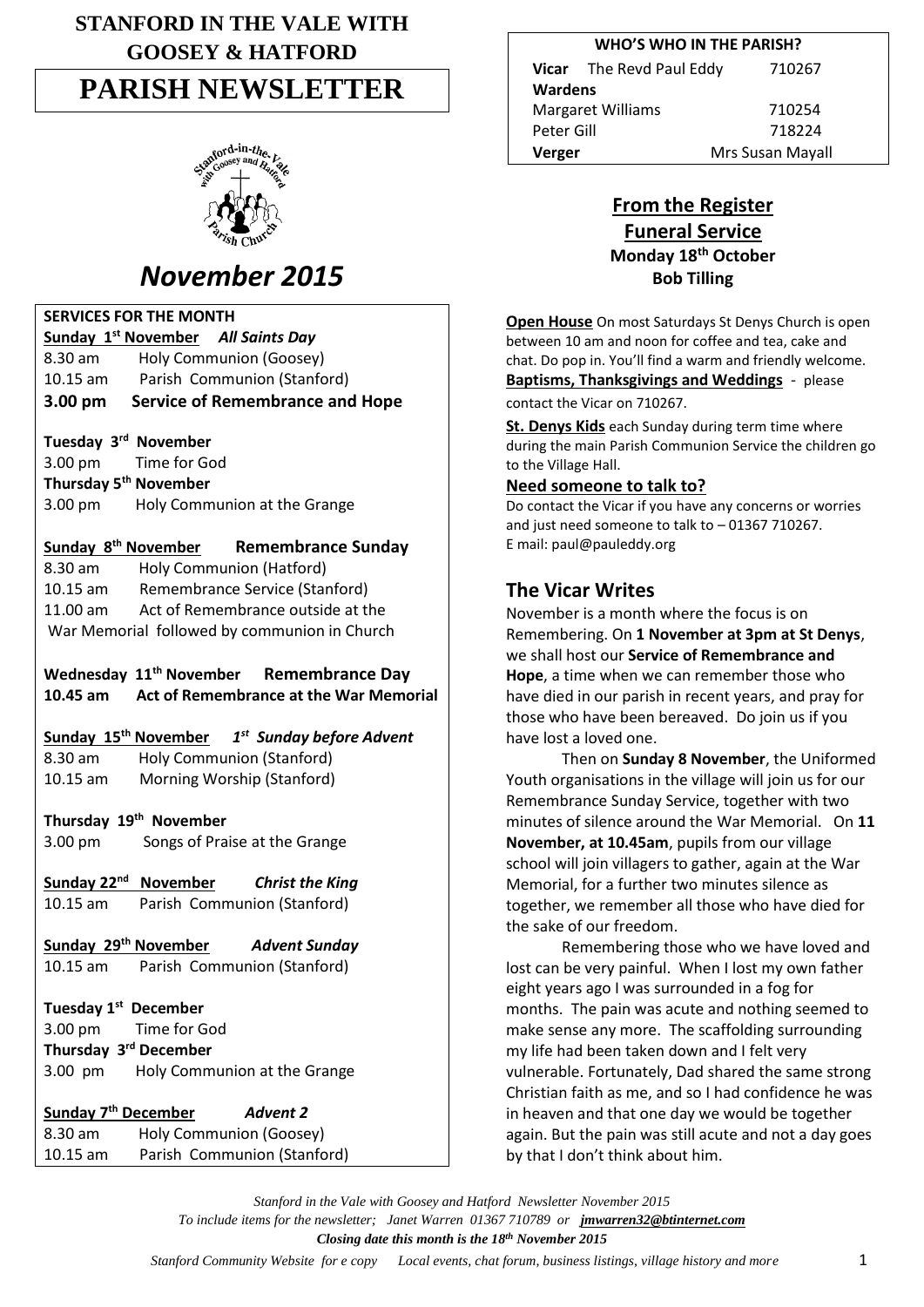At present I am supporting a number of people in the village who are in grief. Some have suffered recent losses, for others, recent events have 'triggered' their grief and the pain and hurt has returned. If you would like support through your grief, as an experienced bereavement counsellor, my door is always open. Bereavement can be a very lonely experience, but it doesn't have to be if it is shared. So do call me in confidence on 710267, or email me at [paul@pauleddy.org](mailto:paul@pauleddy.org) and it will be a privilege to help. Yours as ever Paul Revd Paul Eddy Vicar

#### **Make a difference in the community**

Stanford in the Vale has had a Community First Responder (CFR) team for 8 years. In this time, we have been sent to approximately 1,000 potentially lifethreatening emergencies in Stanford and the surrounding towns and villages.

To maintain this service for the community, we are keen to recruit new team members. If you are interested or just want to find out more information, please emai[l stanfordcfr@btinternet.com](mailto:stanfordcfr@btinternet.com) or send a text to 07833 049303 with your contact details and someone will get back to you.

While being a CFR is a voluntary role, you are expected to be available to attend emergencies for 20 hours a month. This doesn't mean sitting in a car at the end of the road waiting to be called – you just need to be available at home should the ambulance service call you.

20 hours could be made up of an hour a day or you could make yourself available from 9pm to 7am twice a month. In reality, you will probably want to book on for more than the minimum 20 hours.

You will receive full training and there is the opportunity to attend monthly training courses should you wish to do so.

As well as making a difference in the community, being a CFR volunteer is a valuable addition to your CV, which will help when applying for jobs.

Stanford artist **Lawrence Ward** will be holding an **EXHIBITION OF PAINTINGS FOR SALE** at The Portwell Angel, 26 Market Place, Faringdon, from **Monday 2nd November** until **Sunday 6th December.** Open 7 days a week from 9am till late evening.

**The next Parish Council Meeting Is on Wednesday 4 th November 2014 7.30pm in the Large Village Hall** All Villagers welcome

## **Monday 9th November 2015 at 7.15 pm Stanford Art Group meeting in the Village Hall.**

Workshop 'Creative Collage' led by Kathy Foster. Come and enjoy a fun evening, refreshments provided. All welcome, Visitors £4 For more information 01367 710754

**Stanford in the Vale and District Local History Society Tuesday 10th November Stanford Village Hall, SMALL HALL Start time 7:45 p.m.** Title: WHAT MY DNA TESTS TOLD ME Speaker: TONY HADLAND After much indecision, Tony had a comprehensive DNA test to prove/disprove the possibility of a greatgrand parent's Spanish descent. Come and hear what he actually discovered. Visitors welcome (£2 entrance) Refreshments and raffle Further information: Contact Phil Morris, 01367 710285



## **SCRAMBLERS**

New to the village? Or just looking for a fun friendly toddler group? Join us at Scramblers for Stories, music and craft activities. All children and carers welcome. Refreshments provided.

# **Every second Thursday of the month Thursday 12<sup>th</sup> November at 2.00**  $-$  **2.45**

St Denys Church, Stanford in the Vale For more info please contact : Amanda: amandanoviss@hotmail.com Liz: esrobertson25@gmail.com

*Stanford in the Vale with Goosey and Hatford Newsletter November 2015 To include items for the newsletter; Janet Warren 01367 710789 or [jmwarren32@btinternet.com](mailto:jmwarren32@btinternet.com) Closing date this month is the 18th November 2015*

 *Stanford Community Website for e copy Local events, chat forum, business listings, village history and more* 2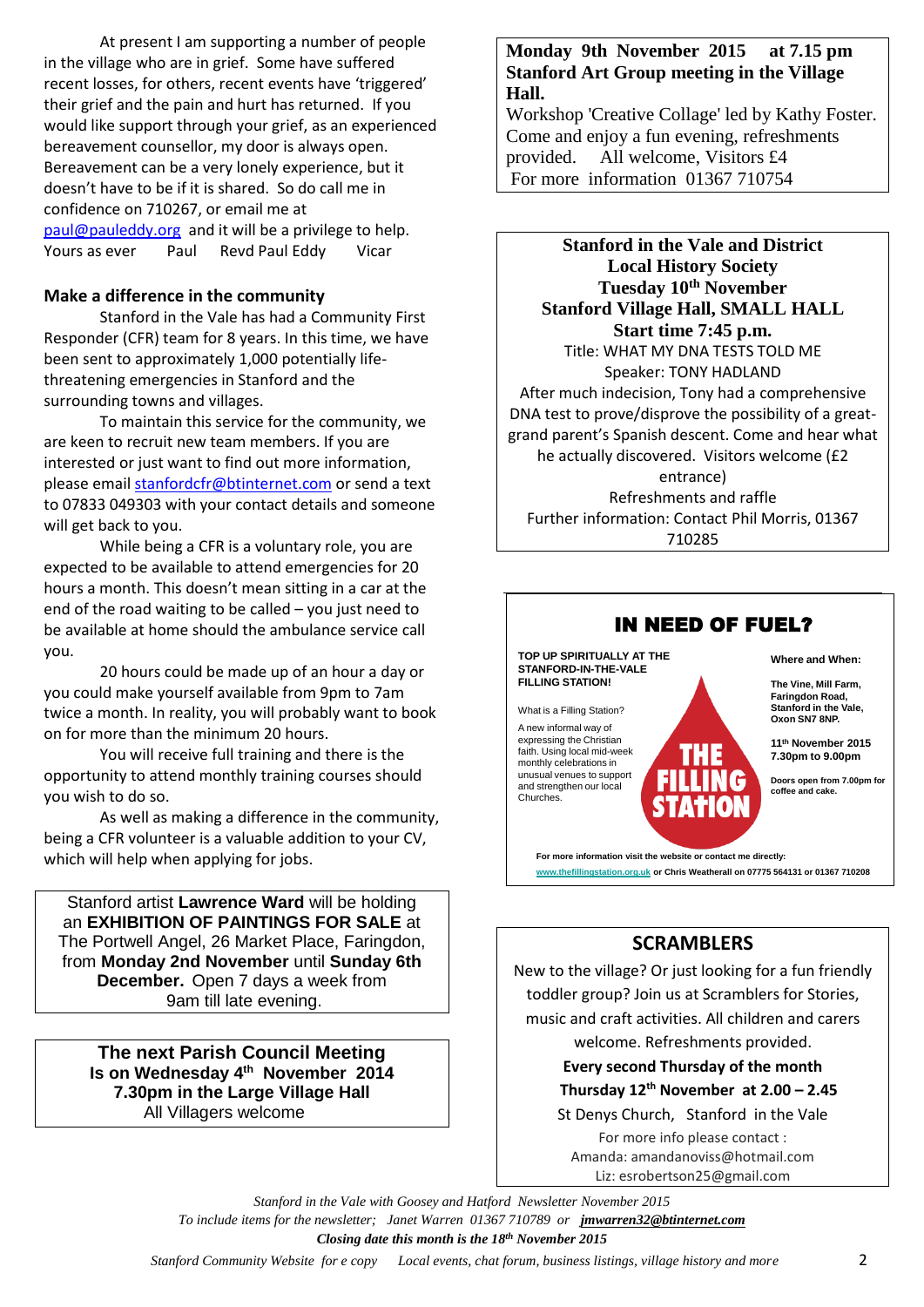#### **U3A in November 2015**

U3A's speaker on **Thursday 12th November 2015** is Derek Pooley who travels quite widely around the Thames Valley U3A's; he will tell us some of the "Things you didn't know you didn't know about Time". Derek is an entertaining speaker. Refreshments available. Members are always welcome but visitors are required to pay a fee of £1.50. Further details are available on the web site – [www.faringdondistrictu3a.wordpress.com](http://www.faringdondistrictu3a.wordpress.com/) or from the chairman on 01367 241 241

#### **SOUTHMOOR CHILDREN'S CENTRE**

**MONDAY** Sensory Play – 9.30 -11.30am Sensory Play (Parent Led) – 2.00pm – 3.30pm – both at Southmoor Children's Centre. **Stay & Learn – 1.00-2.30pm at Stanford Village Hall WEDNESDAY** Stay & Learn – 10.00-11.30am at Southmoor Children's Centre

**THURSDAY** Child Minder/Parent Led Drop In – 9.15-11.30am at Southmoor Children's Centre

**Family Links** – Stanford in the Vale and Southmoor – Please contact centre for booking **Early Days** – Stanford in the Vale – Please contact centre for booking. For further details please contact Sandra Stevens on 01865 820751, email

[sandra.stevens@actionforchildren.org.uk](mailto:sandra.stevens@actionforchildren.org.uk) or call in at Southmoor Children's Centre, Laurel Drive, Southmoor, OX13 5D

#### **Saturday 14th November - Christmas Fairtrade Stall**

St Denys Church from 10am - noon

Come and buy your Fairtrade Christmas cards! We will have small gift items and treats, as well as the usual Fairtrade staples. There will be no stall in December.

#### **STANFORD IN THE VALE WOMEN'S INSTITUTE Will meet in the Village Hall at 7.30pm on Wednesday November 18th**

when Peter Wentworth will give a talk on **The art of the Magician.** Visitors always welcome £3.00 to non members

# **St Denys Church Christmas Bazaar**

**on Saturday 21st November in Stanford Village Hall from 11.30 am - 2.00pm** Lovely Homemade Lunches, Gifts, Christmas Fayre, Jewellery, Toys and Books plus Christmas raffle Pay an early visit to Father Christmas in his Grotto Contact Janet – 01367 710789

## **Stanford in the Vale Village Hall Grand Quiz Night Saturday 21 November**

£16 per team of 4 if prior notice given, or £20 at the door, both including ploughmans supper. Doors open 7pm for 7.30pm Raffle and Bar Contact: J. Greenwood 01367 710578

#### **MUSIC IN THE VALE SUNDAY AFTERNOON RECITALS**

**St. Denys Church, Stanford in the Vale Sunday 22nd November 2015 at 3.00 pm** *"Partitas, Poèmes & Preludes"*

Lionel Sainsbury - piano *Music by Bach, Scriabin, Rachmaninov and Chopin* Admission by programme £10.00 from Vogue Hairdressing, 28 High Street, Stanford in the Vale, 01367 710476 from David Pedder, 01367 718420 or email [DJPedderDPA@btinternet.com](mailto:DJPedderDPA@btinternet.com) *Refreshments available after the concert*

## **Stanford-in-the-Vale Gardening Club Wednesday 25 th November at 7.30p.m. in the large Village Hall**

The A.G.M. , quiz and supper. Please bring a plate of food to share for the supper. Raffle and prizes. Competition is Christmas cake with natural decorations. Contact Rosemary Packer tel. 01367 710445

# **AGE UK - BIG KNIT**

To all you knitters out there I want to say a big thank you for your efforts in producing mini bobble hats for our Winter Warmth Project. I have to get them to the Head Office, in Abingdon, by Friday 4th December, so the collection day will be at 16 Hunters Field

**Monday 30th November ........ 2.00pm - 4.00pm**

Come along for a cup of tea and chat with other knitters and help with the final count. I look forward to seeing you all. *Further information Jan Stenzhorn 710724*

#### **ADVANCE NOTICES**

**Stanford in the Vale Village Hall Christmas Bingo Wednesday 2 December 2015** Doors open at 7 for Eyes-down at 7.30pm **Cash prize for Last House** Bar and raffle Contact: J. Greenwood 01367 710578

*Stanford in the Vale with Goosey and Hatford Newsletter November 2015 To include items for the newsletter; Janet Warren 01367 710789 or [jmwarren32@btinternet.com](mailto:jmwarren32@btinternet.com) Closing date this month is the 18th November 2015*

 *Stanford Community Website for e copy Local events, chat forum, business listings, village history and more* 3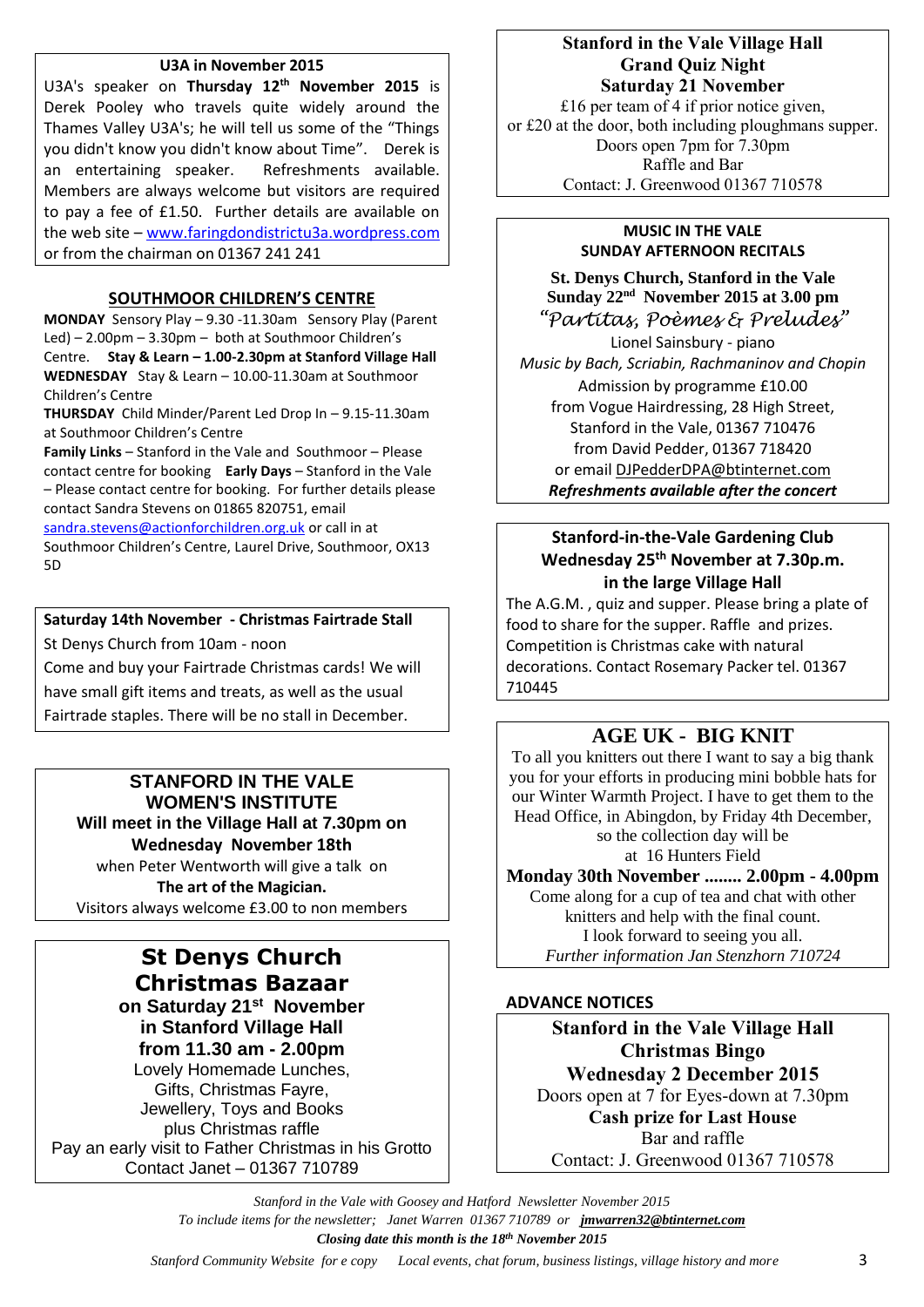**Sunday 6 th December At 5.00 pm Lighting of the Tree in St Denys Churchyard,**  followed by the singing of Carols and hot refreshments

## November – Stanford Pre-school News

We had a busy term and were all ready for the half term break. We enjoyed making our Apple Crumble's and taking them home to share with our families. We went on lots of walks around the village to collect conkers and Autumn leaves and to observe change. We made a fantastic Autumn display using lots of Autumn colours that we mixed ourselves. Towards the end of term we played lots of board games with our friends and did really well at sharing and taking turns. We finished off the term with a Teddy Bears picnic which all our families were invited to.

Next term our topic is 'Celebrations'. We will be celebrating Bonfire night and Christmas amongst others. We will have a 'Birthday Party' role play area with lots of present wrapping and birthday card writing. We will be recreating a firework display using flick painting flick whilst listening to Classical music. And lastly we will be celebrating Christmas with a trip to the Church and a small Nativity and singing.

made our own clay pots and ground some grain to make flour using the quern stone.

#### **Poppy Class**

We have been looking at poetry written by Roald Dahl. We have read some of the Dirty Beast poems and have used them to help us write our own poems.

#### **Orchid Class**

We have been writing some spooky poetry based on skeletons! We tried to make them as scary as possible! Also, we have started our VIP music lessons.

#### **Forget-me-Not**

We have been learning all about the past and looking at important events. We have found out about the Magna Carta and why it's important.

#### **Diary Dates**

#### **Christmas Plays:**

The Year 3, 4 and 5 performances will take place on **8 th December (2pm and 6pm) and 9th December (6pm)** The Key Stage One and Foundation Stage performances will take place on **15th December at 2pm and 5.30pm.** All performances will take place at St Deny's Church.

Thank you for reading our report.

## **Stanford Volunteer Taxi Service**

A reminder that Sue Ward is the organiser of the Volunteer Taxi Service, so if you need transport for a medical appointment please phone her **on 01367 710255** This service is ONLY for people living in Stanford in the Vale. There is always a need for more volunteer drivers. Maybe you could help with this too.



We are the School Council of Stanford in the Vale CE Primary School. Please read our school report below. **Sunflower Class**

We are enjoying learning about The Gruffalo, and we have been painting some pictures of him.

#### **Snowdrop Class**

We have been on a 'number walk' around the village. We were looking to find where we could see different numbers.

#### **Buttercup Class**

We have been making some giant pictures of the Gruffalo and other characters from the book. We have made a display to share them with the school.

#### **Bluebell Class**

We had a visitor from the past! Bronwyn came from the Iron Age to tell us about her way of live. We tried spinning wool, weaving and played some Iron Age games. We also

To include items in December's newsletter please send to **[jmwarren32@btinternet.com](mailto:jmwarren32@btinternet.com)** or telephone 01367 710789 and leave a message. Closing date: **18th November 2015** 

*Stanford in the Vale with Goosey and Hatford Newsletter November 2015 To include items for the newsletter; Janet Warren 01367 710789 or [jmwarren32@btinternet.com](mailto:jmwarren32@btinternet.com) Closing date this month is the 18th November 2015*

 *Stanford Community Website for e copy Local events, chat forum, business listings, village history and more* 4